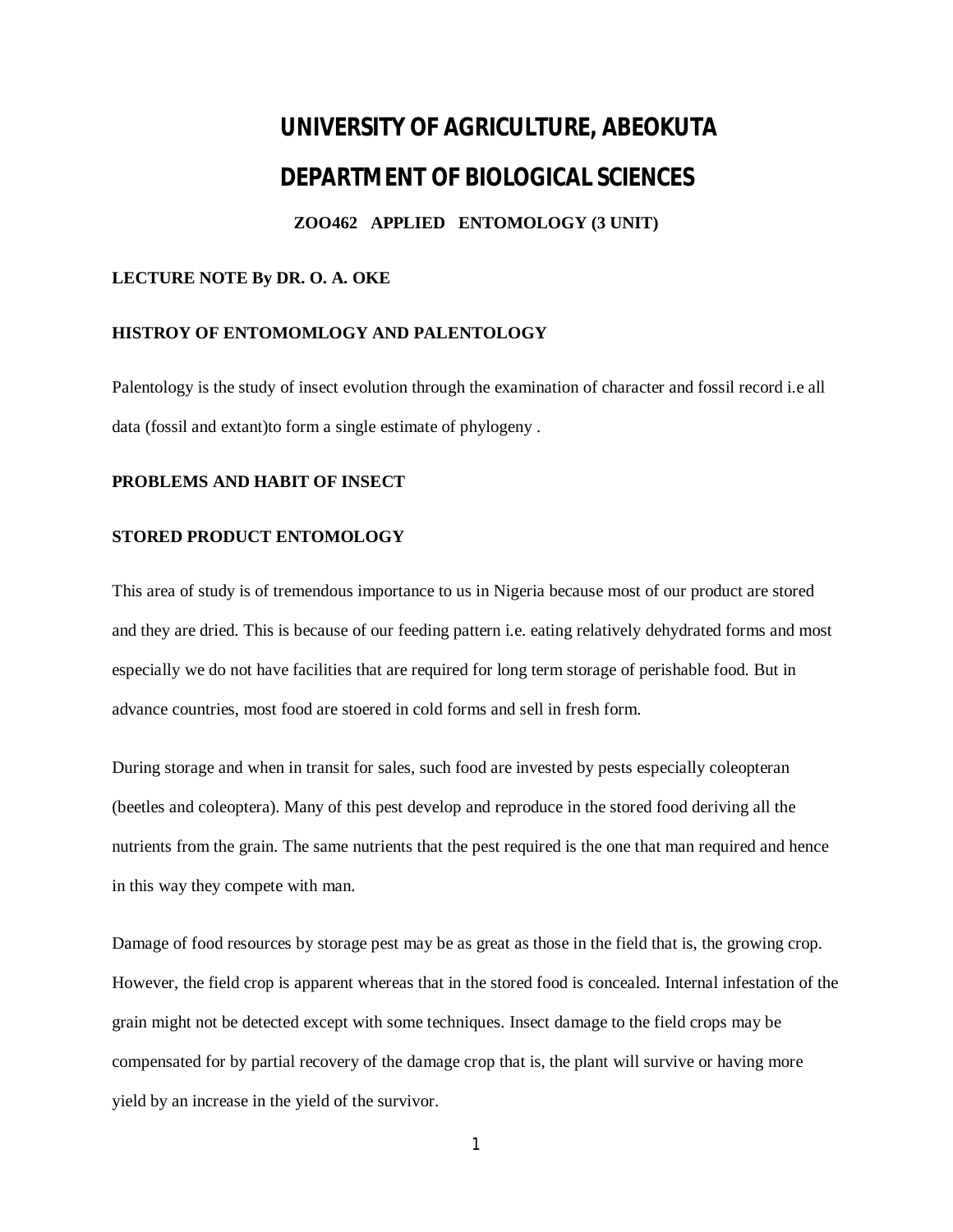On the other hand, damage to the storage food is final and irrevocable.

Under tropical condition characterized by high temperature, high relative humidity, insect development and rate of turnover is high. The presence of insect and onset of damage is closely and greatly monitored in advanced countries. In those countries, pure food lawe are in operation that is, there are certain laws that make it illegal for anybody to sell food containing more than certain impurities. Both governments and commercial industries in this countries cooperates to develop the food of this countries by minimizing this losses.

In developing countries for example Nigeria, the selling of food crop with insect still persist and the insects, their body, fragment , feaces constitute what we pay for.

#### FOOD DAMAGING

The adverse effect of insect pest:

#### **DIRECT DAMAGE CAUSED BY INSECT PEST**

- 1. Loss of weight which result from the consumption of the grain kernel by the adult and developing stages of the insect. It is also known that some insect preferentially feed on the germs or embryo while some other feed on the endosperm, while others feed indiscriminately on both the germ cell and endosperm.
- 2. Through the loss or conversion of nutrient, loss in nutritive value or alteration in the biochemical composition of the grain as a result of the feeding or other metabolic activities of the insect. In the case of oil grain for example, groundnut, the degradation of the constituents lipids leads to an increase in the free fatty acid and an increase in the oxidative rancidity (change in taste), off flavor. The fatty acid (FFA) value of oil can be measure and give the index to which the oil has been deteriorated and hence increase in FFA means an increase in biological deterioration called **INCREASE OF BIODETERIORATION**.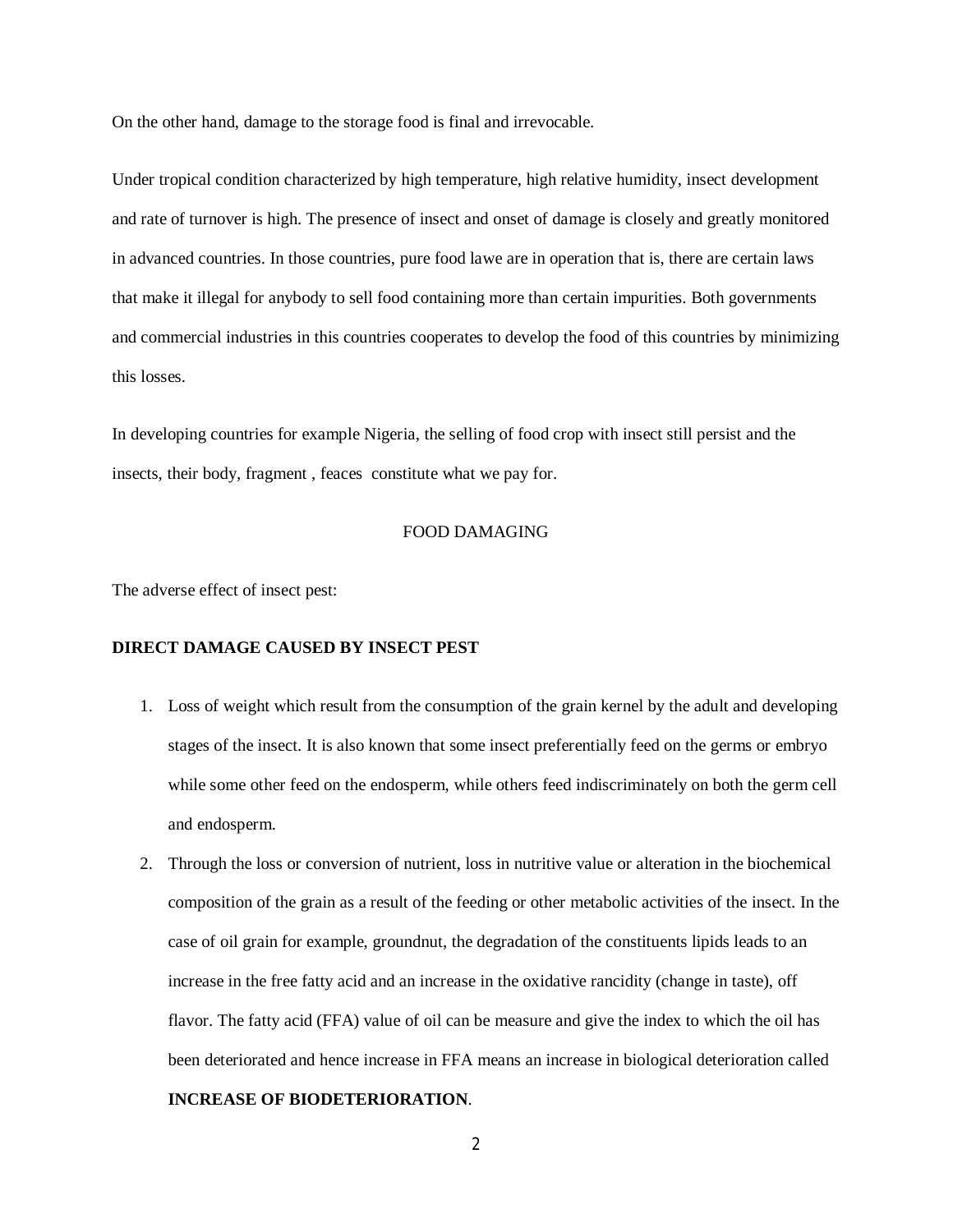- 3. Reduction in the germinative capacity of the seed figure which is seed germinability. Seed that are attacked by insect are unable to germinate and if they do, they do not grow properly. The loss in the weight caused by preferential feeding on the germ caused the inviability of the seeds.
- 4. Downgrading of grain and lowering of the market value, even in countries of our own where little or no care is taken about the infested grain still bring about lower monitoring value instead of selling for #2, you sell for #1 and which in the case of farmer, this is a bad market.
- 5. Aesthetic (beauty) violation and contamination of food. The existence of insects or even the developmental stages (egg, larva, pupa) and the different parts thereof make the food unattractive and cause aesthetic violation also exoskeleton, cast, skins, egg cases, pupa cases, all this when present in food causes contamination, also feacal matter e.g. uric acid, frass i.e. powdered form of the grain. All this from insect activity e.g feeding or boring (fine powdery materials), all this amount to contamination. The odour that comes out of this insectnis another form of aesthetic violation and contamination. The odour emanating from insect activity e.g. laser gain borer Rhizopeta domonica germinate certain odour.
- 6. Webbing also causes aesthetic violation. Insect webs are also present during development e.g. India moult and all this made the food unattractive causing aesthetic violation.
- 7. Damage to structure and containers. This has to do with boring and turnelling doowing structures, this brings about damages to the structures and containers in which the grains are stored e.g. the last instar larva of de Dermestes maculatus (beetle) has the habit of boring into wooden doors and windows of warehouses when it wants to pupate and in boring it, it weaken the structure necessitating replacement.

3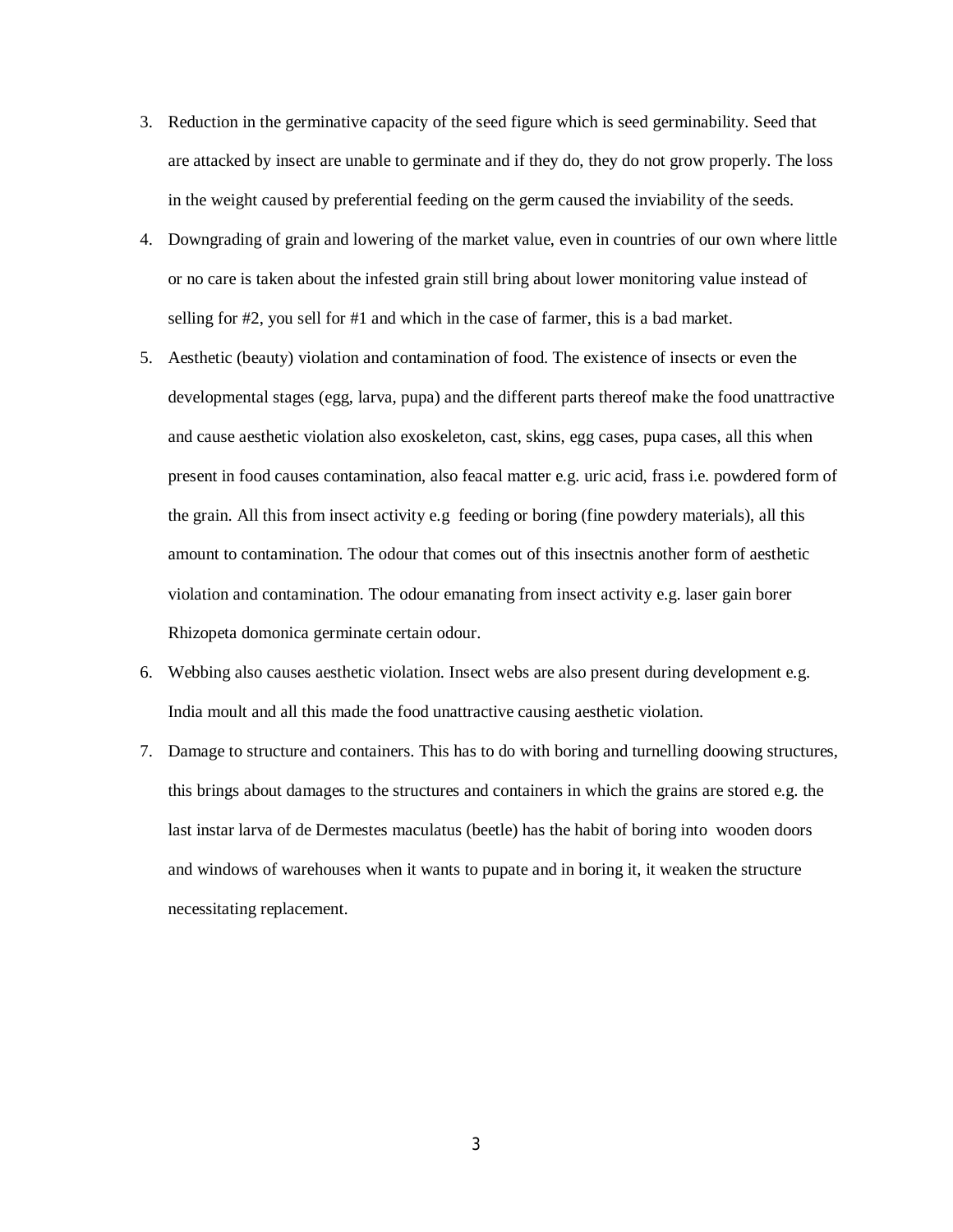#### **INDIRECT DAMAGES CAUSED BY INSECT PEST**

- 1. Heating the grain which result from metabolic activities within the grains which causes spoilage by affecting the translocation of moisture within the grain stores and this type of translocation of moisture may affect the growth of fungi and fungi association. The presence of fungi or moult and other micro-organisms in food or grains will introduce into them other danger such as mycotxin (toxin produced by fungi). Moulds present in groundnuts produce Aflatoxin which is a chemical that cause carcinogen (causes cancer).
- 2. Transmittion of parasites to man. It is well known that certain parasite use their intermediate host to man. Customer resistance causes loss of good will between the traders and the buyers ( alson in international trade) and this means lost of money.
- 3. Insect attack on food will necessitate control by insecticides which will cause high cost, hiring of personnel and other materials needed for prevention.
- 4. Insecticide residues. Insecticides treatments itself has the effect of insecticide residue which is the left-over and this insecticide residues has toxic effect on man.

#### **BIOLOGY AND ECOLOGY OF STORED PRODUCT**

#### **INSECT DEVELOPMENT**

Insects and mites are the two major arthropods that damage stored food. Beetle (coeoptera) and moth (Lepidoptera) are responsible for most of the damages. There are other groups that we consider e.g. silver fish, Thysanura. The cockroaches (Dictyoptera); some Orthoptera (mainly the house cricket, Dermaptera (Earwigs), Psocoptera (book lice), Hemiptera (bugs).

In addition to the ones we've considered (coleopteran and Lepidoptera), any of these can be cause damage to food both indoors and warehouses.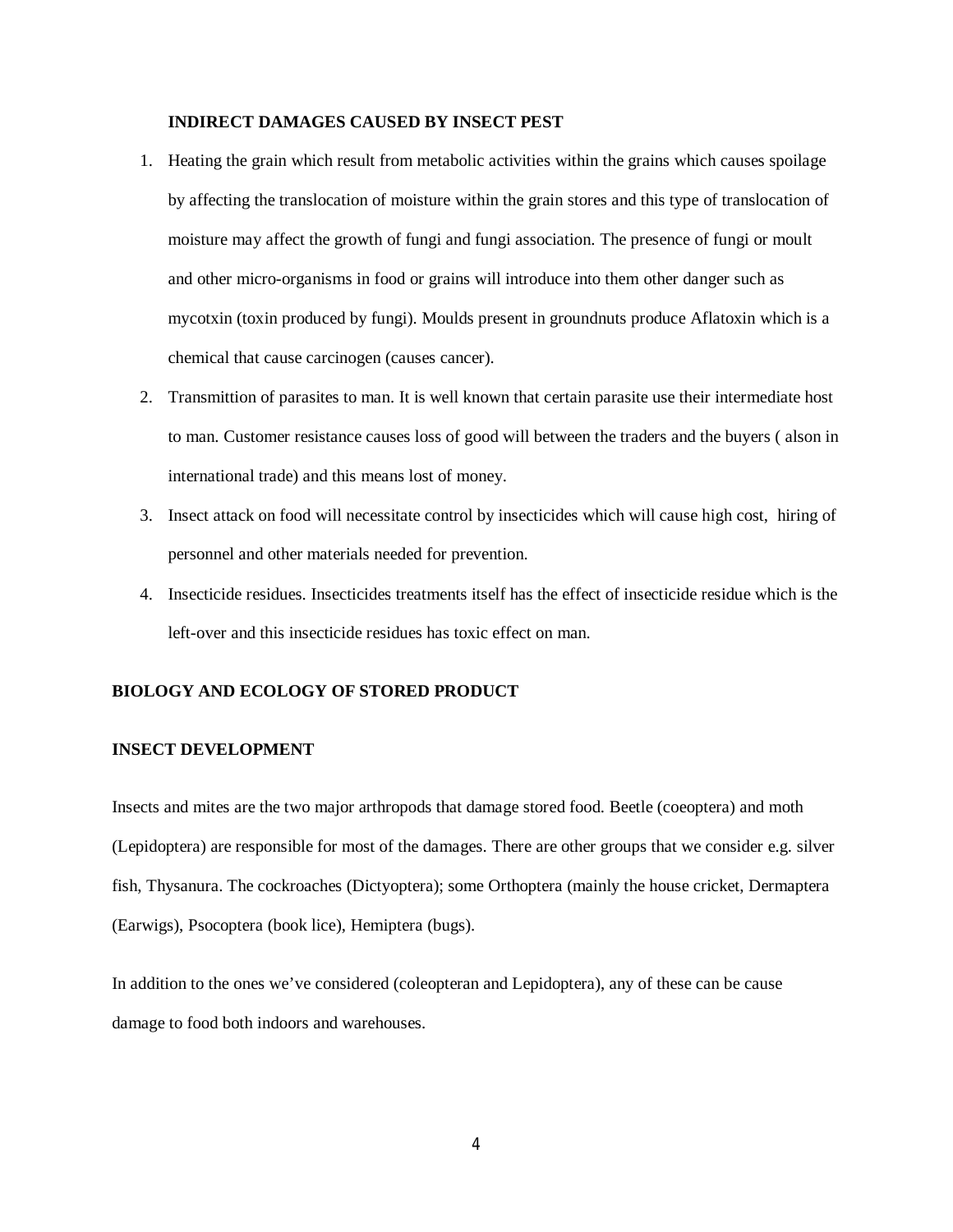They are usually nocturnal in habits. They are also cryptozoic (hiding) in habits under crevices or back of trees. All members of this group are adapted for living in dark, warm conditions.

#### **Order Coleoptera**

**These are pterygote insects with strong biting or chewing mouth-parts. Their mandibles are strong and may be greatly enlarged. The head may be normal or prolonged forward into a snout. The head may be erect (prognathous) or may be hypognathous. The eyes are consipecous and highly developed. The distinguishing features of the coleopteran is that their forewings are modified into horny or leathery elytra(on) which meet along the mid-dorsal line which may or may not cover the abdomen. The hind wings are membraneous with few veins and they are folded below the elytra when at rest. The prothorax is large and mobile , the meso thorax is much reduced. The abdomen is usually ten segmented but all the abdomen sterna are not visible. The terminal abdomen are rectfactile and may form ovipositor in female.**

**Among the beetles metamorphosis is complete, sometimes complex. The larva is campoideiform e.g. tiger beetles or may be scarabejform in scarabaeidae or apodous as seen in some weevils, some bruchidae and curculionidae.**

**\The pupae are adecticous and exarate.**

**Hyper-metamorphosis may occur in which case the insects pass through two or more markedly different larval instars during its development. Thus for instance, in the family Moidae, the first instar larva is campodeiform and this latter develop into an eruciform larva that later changes to apodous form.**